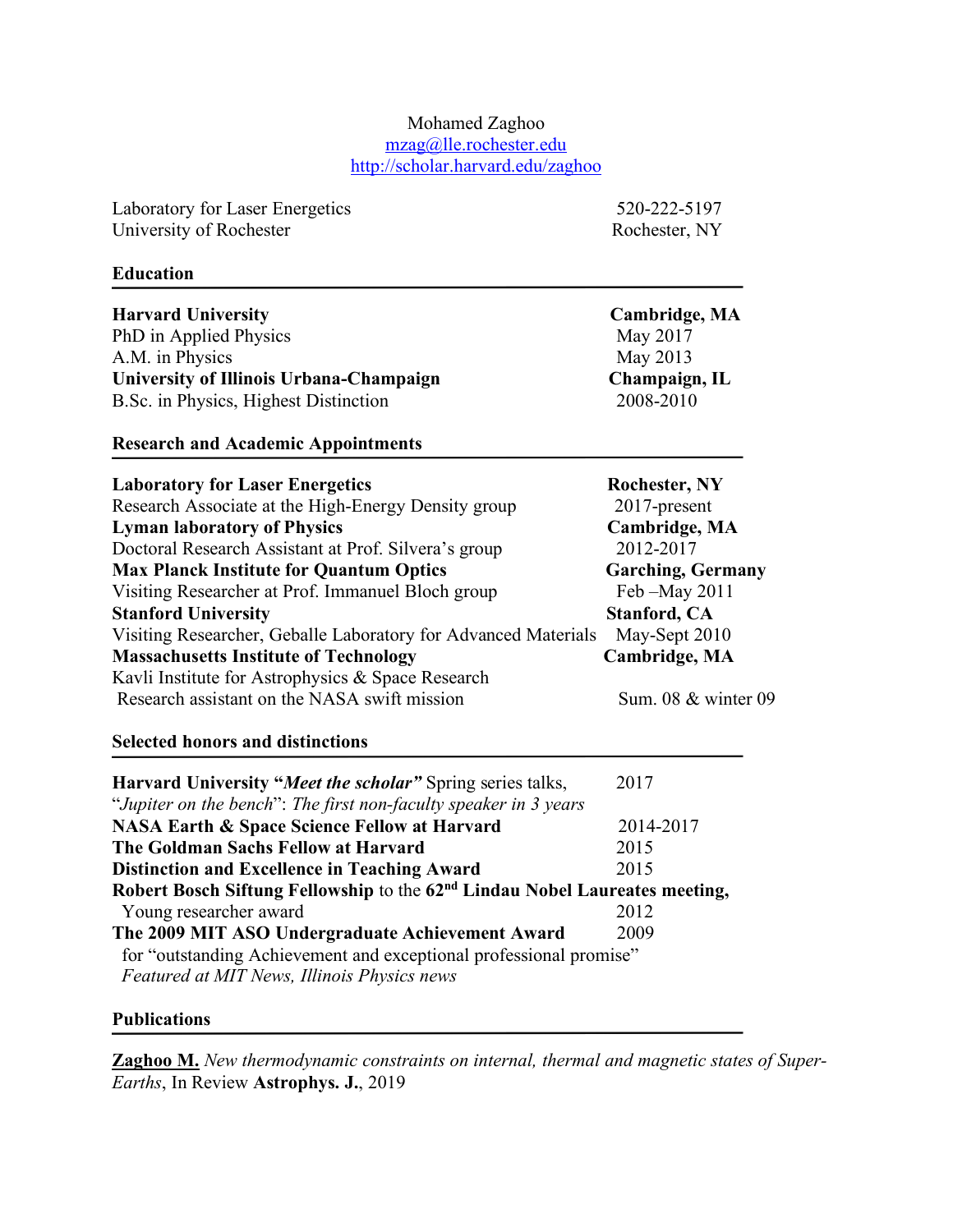Karasiev V.V, Hu S., **Zaghoo M**., & T.R. Boehly *Exchange-correlation thermal effects in shocked deuterium: Softening the principal* Hugoniot and thermophysical properties*,* Submitted to **Phys. Rev. B**, 2019

**Zaghoo M.** et al. *Breakdown of Fermi-degeneracy in the simplest liquid metal*, **PRL**, 122, 085001, 2019

**Zaghoo M.** & Collins G.W. *Size & Strength of self-excited Dynamos in extrasolar Jupiter-like planets***,** Astrophys. J., 862, 19, 2018

**Zaghoo M.** *Dynamical conductivity and partial ionization in dense fluid hydrogen***.** Phys Rev. E., 97 (4), 043205, 2018

**Zaghoo M.**, Husband R & Silvera I.F. *Striking Isotope effect in the Metallization phase line of Liquid Hydrogen and Deuterium***, Phys. Rev. B.**, 98,104102, 2018

**Zaghoo M.** & Silvera I.F. *Conductivity and dissociation in Metallic hydrogen: Implications for planetary interiors***.** Proc. Nat. Acad. Sci. 10 (1073), 2017

Silvera, I.F., Dias, R., Noked, O. & **Zaghoo, M.** *Metallic hydrogen***.** J. Low Temp Phys. (2017); 187 (1).

**Zaghoo M**., Salamat A., Silvera I.F. *Evidence of a first order transition to metallic hydrogen.* Physical Review B, 93 (15) 2016

Dyzyabura V., **Zaghoo M.**, Silvera I.F. *Evidence of a liquid-liquid transition in hot dense hydrogen*. Proc. Nat. Acad. Sci. 110 (20), 2013

# **Selected Press & Popular science coverage**

 "*Building a planet on Earth*"**, All about space magazine**, 2018 "*Settling Arguments About Hydrogen With 168 Giant Lasers*", **NYTimes**, 2018 "Metallic hydrogen in the spotlight", **Nature Materials**, 2017

**Also featured in** *Harvard Gazette, Harvard SEAS, Science News, Physics Today, Scientific American, DailyGalaxy, Chemistry world, Milenio noticias, Spacedaily, Phys.org, Noticiadelascienca and others.* 

## **Research Grants & Laser beam time**

PI on the I-MJDD EOS of D2 at the National Ignition Facility at LLNL (2018-2020) Co-I on DOE Office of science, Award Number DE-SC0019269 "Converging toward Atomic and Nuclear Pressures" DE-FOA-0001801 grant (2018-2021) Co-I on the 2019 DOE Laboratory for Basic Science grant "shocked Methane at Icy giants' internal conditions" (2018-2019) Co-I on the 2019 DOE Laboratory for Basic Science grant "Broadband reflectivity platform development at the OMEGA facility" (2018-2019)

PI on the NASA planetary science NNX14AP17H grant (2015-2017)